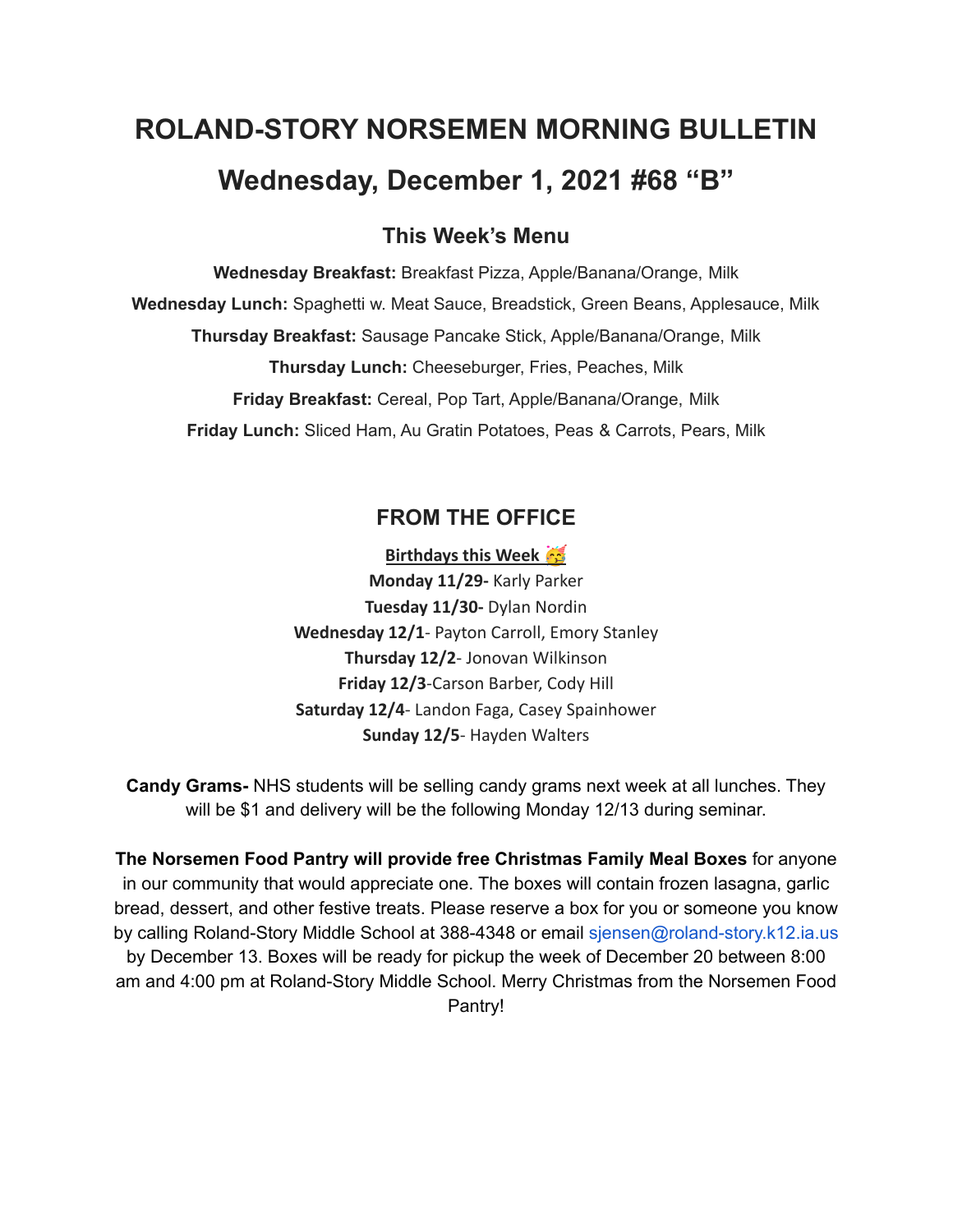**The Bertha Bartlett Library** is hosting their annual gingerbread house decorating program December 8th at 1:30pm as an early out program for teens and tweens. [Click](https://drive.google.com/file/d/1CGmF_50aOwKsD39mKxU7mwvY-md9xy5B/view?usp=sharing) Here for more information.

**Reminder:** All J-Term off-site and job shadow forms are due back Friday, December 3rd with parent's signatures!

# **JTerm Scholarship Opportunities**

### **H.A.R.T. [Harvesting](https://drive.google.com/file/d/11g4-lZB5o7SgG3y5R4Ux7ycNKvq857Rx/view?usp=sharing) for the Arts**

**ILC Grant [Program](https://docs.google.com/document/d/1b9DHMpZaVSj48gvRrAlQ3TA3HICpz-mx/edit?usp=sharing&ouid=114282091537110464265&rtpof=true&sd=true)** Sponsored by Immanuel Evangelical Church

#### **Advocate, Seek Help, Speak Up!**

\*Be Kind to each other-Do not use social media to tear someone down!

\*See or hear something? Say Something to an adult.

\*Advocate for yourself if you need help; Seek a trusted adult.

\*Parents, keep the communication going between you and your son/daughter.

\*Know crisis information. Some ideas are to Call 911; Utilize the P3 app; Call the Crisis line

1-855-581-8111. Maybe put that number in your contacts. The service is available to all ages.

Anyone experiencing a crisis can access the crisis line.)



# **[COUNSELOR](https://docs.google.com/document/d/1vmwczNPbDzXe9vFaG5LJMQ7NYDv-i4oQJHybqA65TUc/edit?usp=sharing) FOLDER (9-12)-Click here**

# **Scholarship**

DMWC (Des Moines Women's Club) [Scholarships](https://www.desmoineswomensclub.com/scholarships)- \$2,000 each scholarship, Due 1/18/22

Beta Sigma Psi [Scholarships](http://epsilon.betasigmapsi.org/scholarship/) to ISU- \$Varies, due 2/5/22